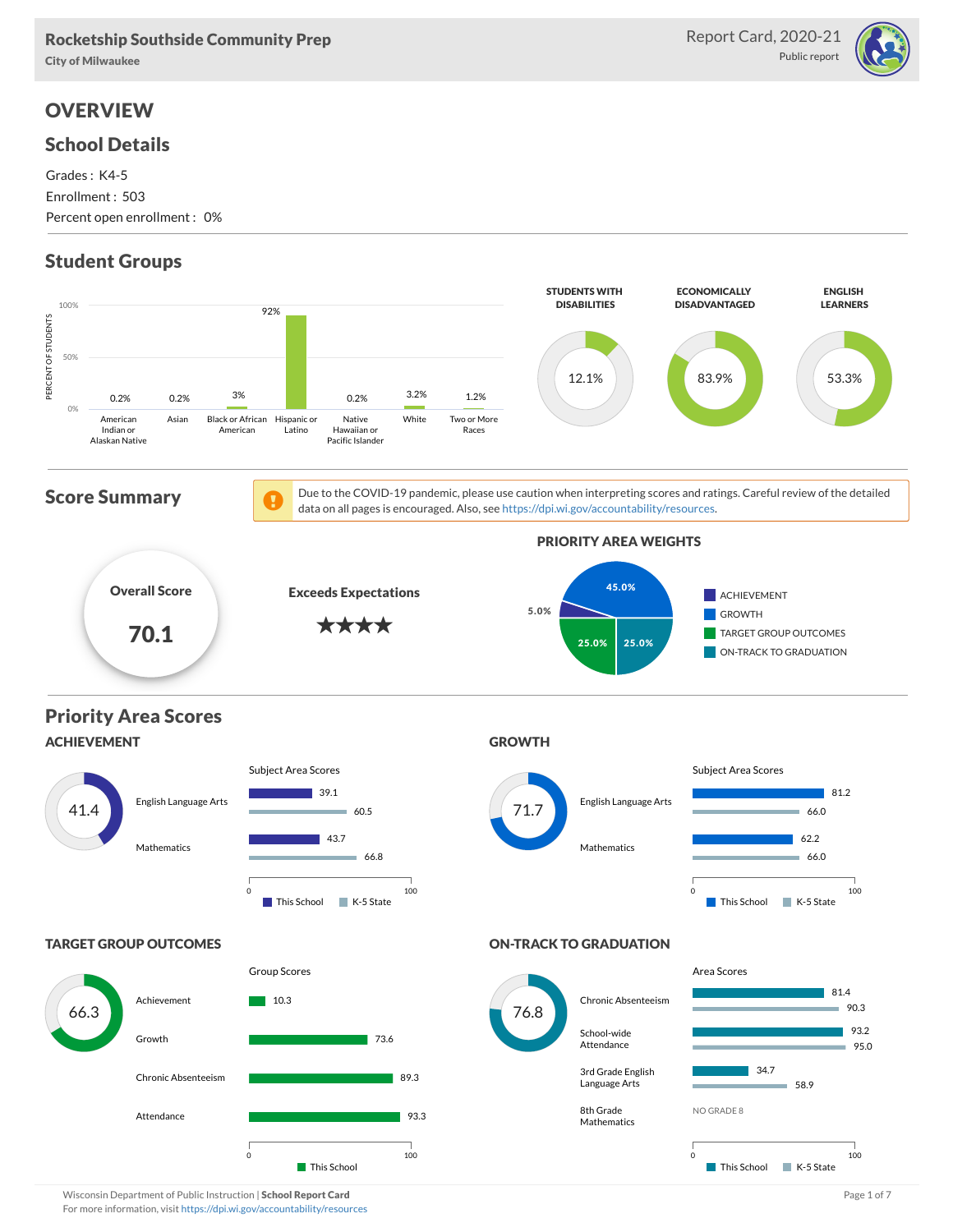#### Rocketship Southside Community Prep

City of Milwaukee



# ACHIEVEMENT

This priority area summarizes how this school's students performed on state assessments using a points-based proficiency system that gives partial credit for Basic test performance and extra credit for Advanced performance. The score is a multi-year average of English language arts and mathematics subscores.



# Student Group Achievement, 2020-21 (for information only)

Group size is given in parentheses. Groups with fewer than 20 students are not displayed.

### ENGLISH LANGUAGE ARTS



### Performance Levels by Year

These graphs show school-wide percentages and group sizes of students performing at each level.

### ENGLISH LANGUAGE ARTS



#### **MATHEMATICS**

**MATHEMATICS** 



Wisconsin Department of Public Instruction | School Report Card Page 2 of 7 and 2008 and 2009 and 2 of 7 and 2 of 7

For more information, visit <https://dpi.wi.gov/accountability/resources>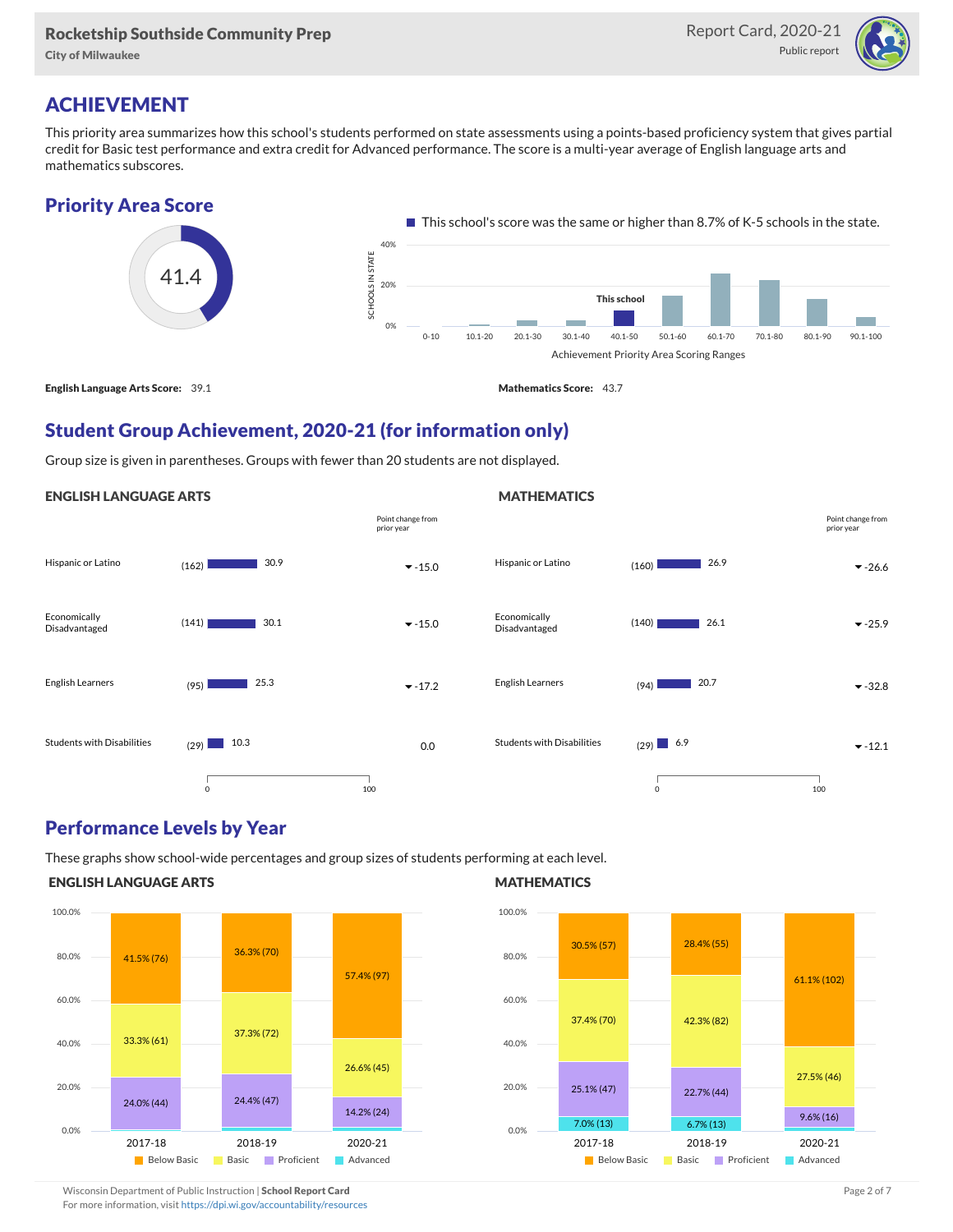

# ACHIEVEMENT - ADDITIONAL INFORMATION

The data on this page is for information only.

# Test Participation Rates, 2020-21

| <b>ENGLISH LANGUAGE ARTS</b> |                                   | <b>MATHEMATICS</b> |                             |  |  |  |  |  |
|------------------------------|-----------------------------------|--------------------|-----------------------------|--|--|--|--|--|
| All students                 | Lowest-participating group:       | All students       | Lowest-participating group: |  |  |  |  |  |
|                              | <b>Students with Disabilities</b> |                    | Students with Disabilities  |  |  |  |  |  |
| 78.2%                        | 71.4%                             | 77.3%              | 71.4%                       |  |  |  |  |  |

### Student Group Performance Levels by Year

Groups with any full academic year students in tested grades are shown.

#### ENGLISH LANGUAGE ARTS

|                                     |                  |           | 2017-18    |           |                |                   |           | 2018-19    |           |                |                      |                       | 2020-21    |           |                |  |  |  |
|-------------------------------------|------------------|-----------|------------|-----------|----------------|-------------------|-----------|------------|-----------|----------------|----------------------|-----------------------|------------|-----------|----------------|--|--|--|
|                                     | Total#<br>Tested | Advanced  | Proficient | Basic     | Below<br>Basic | Total #<br>Tested | Advanced  | Proficient | Basic     | Below<br>Basic | Total<br>Tested<br># | Adval<br>ā<br>õ<br>Ö. | Proficient | Basic     | Below<br>Basic |  |  |  |
| All Students: K-5 State             | 192,784          | 7.3%      | 35.1%      | 34.5%     | 23.2%          | 189,032           | 6.7%      | 33.7%      | 34.8%     | 24.8%          | 158,545              | 5.8%                  | 31.3%      | 35.0%     | 27.9%          |  |  |  |
| All Students                        | 183              | 1.1%      | 24.0%      | 33.3%     | 41.5%          | 193               | 2.1%      | 24.4%      | 37.3%     | 36.3%          | 169                  | 1.8%                  | 14.2%      | 26.6%     | 57.4%          |  |  |  |
| Asian                               | $\sim 20$        | $\star$   | $\star$    | $\star$   | $\star$        | $\Omega$          | <b>NA</b> | <b>NA</b>  | <b>NA</b> | <b>NA</b>      | $\Omega$             | <b>NA</b>             | <b>NA</b>  | <b>NA</b> | <b>NA</b>      |  |  |  |
| <b>Black or African American</b>    | $\angle 20$      | $\star$   | $\star$    | $\star$   | $\star$        | $\sim 20$         | $\star$   | $^\star$   | $\star$   | $\star$        | $\sim 20$            | $\star$               | $\star$    | $\star$   |                |  |  |  |
| Hispanic or Latino                  | 170              | 1.2%      | 24.1%      | 32.9%     | 41.8%          | 184               | 2.2%      | 23.9%      | 37.5%     | 36.4%          | 162                  | 1.9%                  | 14.8%      | 26.5%     | 56.8%          |  |  |  |
| Native Hawaiian or Pacific Islander | 0                | <b>NA</b> | <b>NA</b>  | <b>NA</b> | <b>NA</b>      | $\Omega$          | <b>NA</b> | <b>NA</b>  | <b>NA</b> | <b>NA</b>      | $\mathbf 0$          | <b>NA</b>             | <b>NA</b>  | <b>NA</b> | <b>NA</b>      |  |  |  |
| White                               | $\sim 20$        | $\star$   | $\star$    | $\star$   | $\star$        | $\sim 20$         | $\star$   | $\star$    | $\star$   | $\star$        | $\sim 20$            | $\star$               | $\star$    | $\star$   |                |  |  |  |
| Two or More Races                   | $\sim 20$        | $\star$   | $\star$    | $\star$   | $\star$        | $\sim 20$         | $\star$   | $\star$    | $\star$   | $\star$        | $\mathbf 0$          | <b>NA</b>             | <b>NA</b>  | <b>NA</b> | <b>NA</b>      |  |  |  |
| <b>Economically Disadvantaged</b>   | 164              | 1.2%      | 23.8%      | 32.9%     | 42.1%          | 152               | 2.6%      | 21.7%      | 38.8%     | 36.8%          | 141                  | 1.4%                  | 15.6%      | 24.8%     | 58.2%          |  |  |  |
| <b>English Learners</b>             | 126              | 1.6%      | 20.6%      | 37.3%     | 40.5%          | 126               | 2.4%      | 22.2%      | 33.3%     | 42.1%          | 95                   | 0.0%                  | 12.6%      | 25.3%     | 62.1%          |  |  |  |
| <b>Students with Disabilities</b>   | 28               | 0.0%      | 0.0%       | 25.0%     | 75.0%          | 29                | 0.0%      | 3.4%       | 13.8%     | 82.8%          | 29                   | 0.0%                  | 6.9%       | 6.9%      | 86.2%          |  |  |  |

#### **MATHEMATICS**

|                                     |                  |           | 2017-18    |           |                |                   |           | 2018-19    |                 |                |                      |                                                    | 2020-21    |           |                |  |  |  |
|-------------------------------------|------------------|-----------|------------|-----------|----------------|-------------------|-----------|------------|-----------------|----------------|----------------------|----------------------------------------------------|------------|-----------|----------------|--|--|--|
|                                     | Total#<br>Tested | Advanced  | Proficient | Basic     | Below<br>Basic | Tested<br>Total # | Advanced  | Proficient | Basi<br>$\circ$ | Below<br>Basic | Total<br>Tested<br># | Adva<br>Б<br>$\bar{\circ}$<br><b>D</b><br>$\Omega$ | Proficient | Basic     | Below<br>Basic |  |  |  |
| All Students: K-5 State             | 193,134          | 11.3%     | 35.2%      | 32.5%     | 21.0%          | 189,328           | 12.0%     | 34.8%      | 32.0%           | 21.2%          | 158,380              | 10.1%                                              | 32.3%      | 32.1%     | 25.6%          |  |  |  |
| All Students                        | 187              | 7.0%      | 25.1%      | 37.4%     | 30.5%          | 194               | 6.7%      | 22.7%      | 42.3%           | 28.4%          | 167                  | 1.8%                                               | 9.6%       | 27.5%     | 61.1%          |  |  |  |
| Asian                               | $\angle 20$      | $\star$   | $\star$    | $\star$   | $\star$        | $\Omega$          | <b>NA</b> | <b>NA</b>  | <b>NA</b>       | <b>NA</b>      | $\Omega$             | <b>NA</b>                                          | <b>NA</b>  | <b>NA</b> | <b>NA</b>      |  |  |  |
| <b>Black or African American</b>    | $\angle 20$      | $\star$   | $\star$    | $\star$   | $\star$        | $\sim 20$         | $\star$   | $^\star$   | $\star$         | $\star$        | $\sim 20$            | $\star$                                            | $\star$    | $\star$   |                |  |  |  |
| Hispanic or Latino                  | 174              | 6.9%      | 25.3%      | 37.9%     | 29.9%          | 185               | 7.0%      | 22.2%      | 41.6%           | 29.2%          | 160                  | 1.9%                                               | 10.0%      | 28.1%     | 60.0%          |  |  |  |
| Native Hawaiian or Pacific Islander | 0                | <b>NA</b> | <b>NA</b>  | <b>NA</b> | <b>NA</b>      | $\mathbf 0$       | <b>NA</b> | <b>NA</b>  | <b>NA</b>       | <b>NA</b>      | $\mathbf 0$          | <b>NA</b>                                          | <b>NA</b>  | <b>NA</b> | <b>NA</b>      |  |  |  |
| White                               | $\sim 20$        | $\star$   | $\star$    | $\star$   | $\star$        | $\sim 20$         | $\star$   | $^\star$   | $\star$         | $\star$        | $\sim 20$            | $\star$                                            | $\star$    | $\star$   |                |  |  |  |
| Two or More Races                   | $\sim 20$        | $\star$   | $\star$    | $\star$   | $\star$        | $\angle 20$       | $\star$   | $\star$    | $\star$         | $\star$        | $\mathbf 0$          | <b>NA</b>                                          | <b>NA</b>  | <b>NA</b> | <b>NA</b>      |  |  |  |
| <b>Economically Disadvantaged</b>   | 168              | 7.1%      | 23.2%      | 39.9%     | 29.8%          | 153               | 7.2%      | 20.3%      | 41.8%           | 30.7%          | 140                  | 1.4%                                               | 9.3%       | 29.3%     | 60.0%          |  |  |  |
| <b>English Learners</b>             | 127              | 6.3%      | 22.0%      | 39.4%     | 32.3%          | 127               | 7.9%      | 19.7%      | 44.1%           | 28.3%          | 94                   | 1.1%                                               | 7.4%       | 23.4%     | 68.1%          |  |  |  |
| <b>Students with Disabilities</b>   | 28               | 0.0%      | 14.3%      | 17.9%     | 67.9%          | 29                | 0.0%      | 3.4%       | 31.0%           | 65.5%          | 29                   | 0.0%                                               | 3.4%       | 6.9%      | 89.7%          |  |  |  |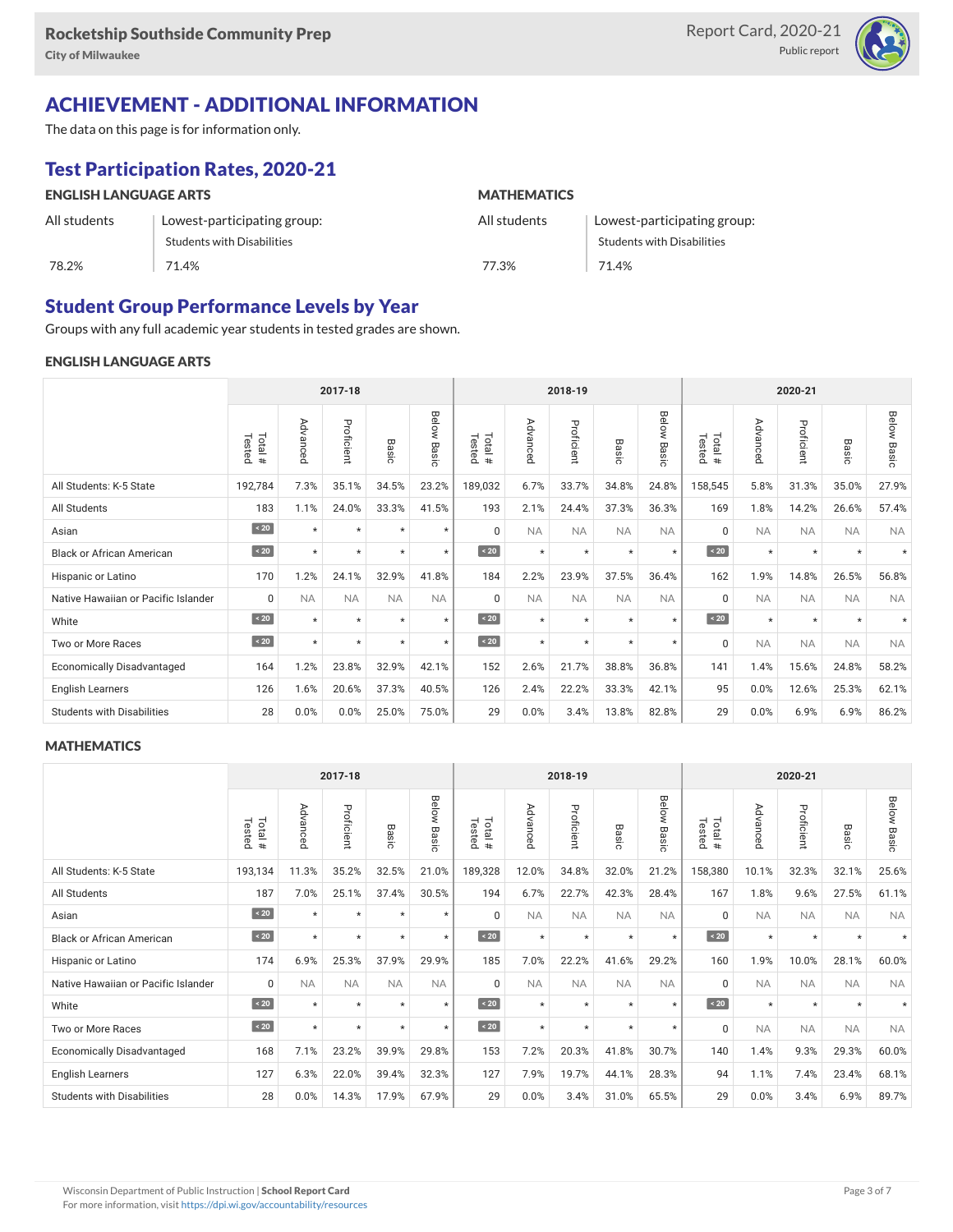City of Milwaukee



# **GROWTH**

This priority area measures year-to-year student progress on statewide tests. It uses a value-added model that seeks to control for circumstances beyond the influence of educators. A high value-added score means that on average students in the school are progressing more quickly than other, similar students. Growth is scored from 0 to 100 to match the other priority areas and is a conversion from the roughly 0 to 6 value-added score.



# Student Group Value-Added (for information only)

Value-added scores cover an approximately 0-6 range. Higher scores mean greater positive impact. A score of 3.0 is average. Group size is shown in parentheses. Groups with fewer than 20 students are not displayed. Shaded boxes indicate higher-than-average scores.

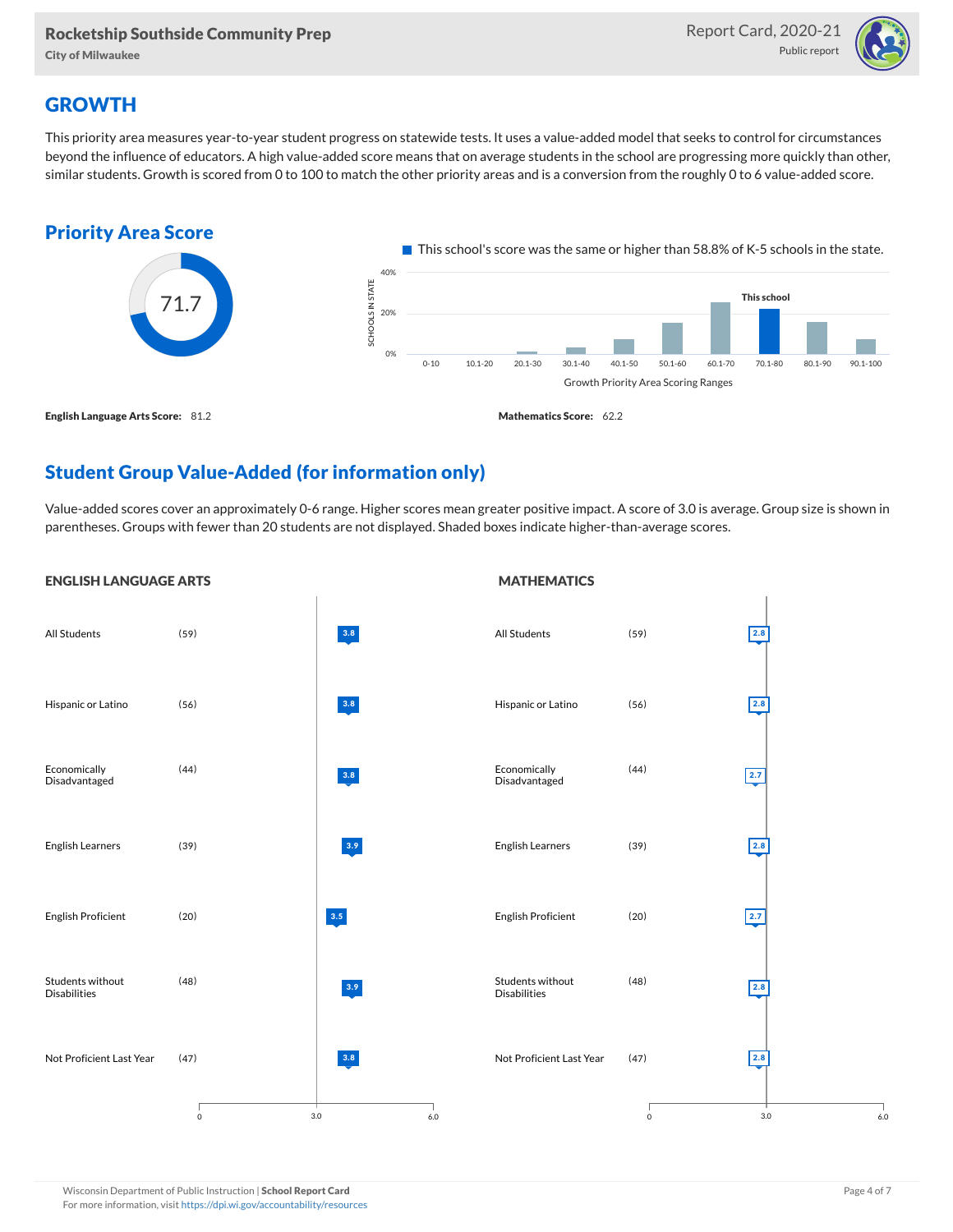

# TARGET GROUP OUTCOMES

This priority area examines outcomes for students with the lowest test scores — the Target Group. It is designed to promote equity by helping schools focus on learners who need the most support while also improving outcomes for all students. The priority area score combines component scores for achievement, growth, chronic absenteeism, and attendance or graduation rate. Data are not displayed when target groups have fewer than 20 students.





# Target Group Non-Target Group



93.3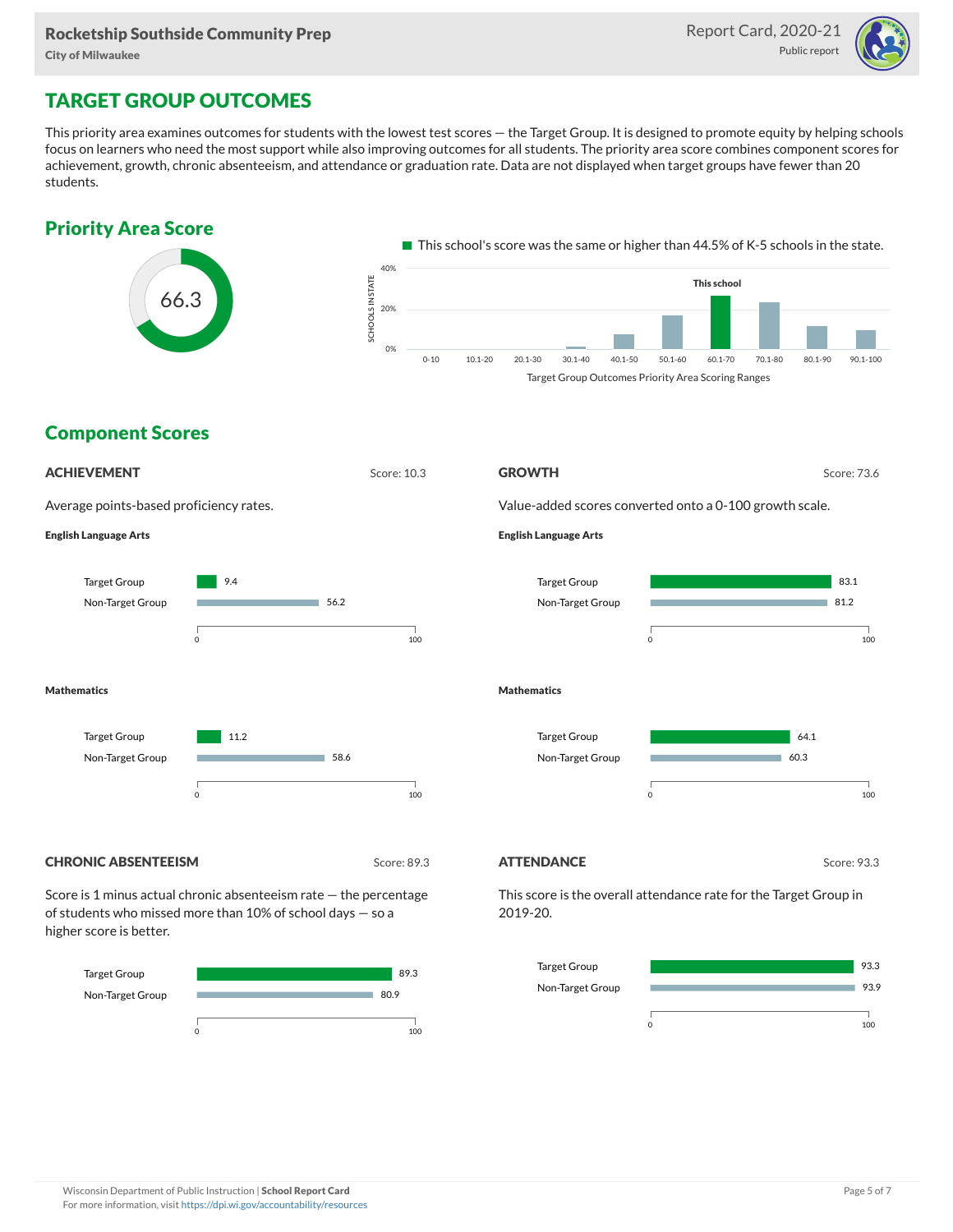

# ON-TRACK TO GRADUATION

This priority area indicates how successfully students are progressing toward completing their K-12 education. The score combines component scores for measures of student engagement and achievement.



### Component Scores